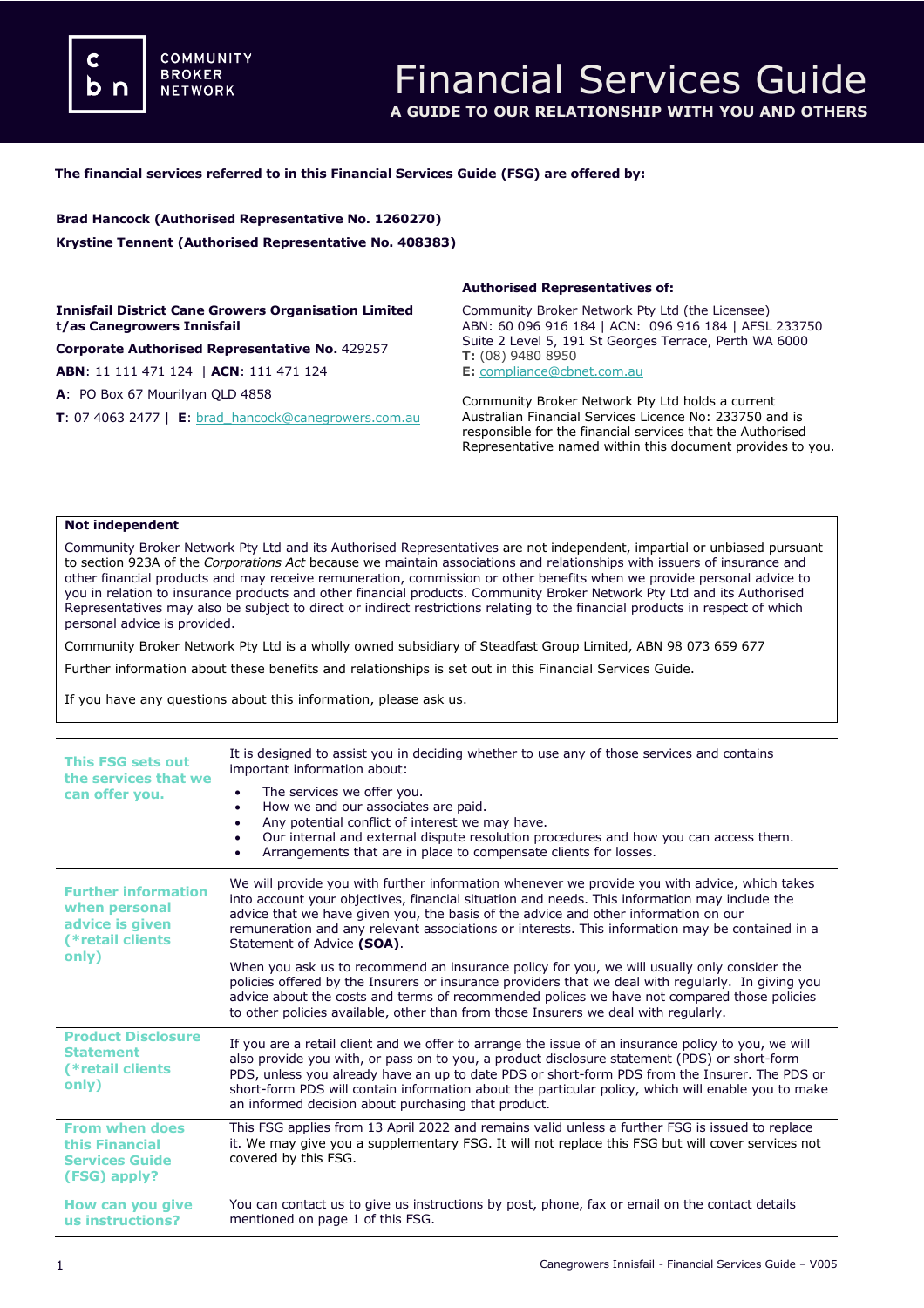c<br>b n

# Financial Services Guide **A GUIDE TO OUR RELATIONSHIP WITH YOU AND OTHERS**

| <b>Who is responsible</b><br>for the financial<br>services provided?                                                                                             | Community Broker Network Pty Ltd is responsible for the financial services that will be provided<br>to you or through you to your family members, including the distribution of this FSG. Community<br>Broker Network Pty Ltd holds a current Australian Financial Services Licence No: 233750. The<br>contact details for Community Broker Network Pty Ltd are at the top of this FSG. The distribution<br>of this FSG by us is authorised by Community Broker Network Pty Ltd.                                                                                                   |
|------------------------------------------------------------------------------------------------------------------------------------------------------------------|------------------------------------------------------------------------------------------------------------------------------------------------------------------------------------------------------------------------------------------------------------------------------------------------------------------------------------------------------------------------------------------------------------------------------------------------------------------------------------------------------------------------------------------------------------------------------------|
| <b>What kinds of</b><br>financial services<br>are we authorised<br>to provide and what<br><b>kinds of financial</b><br>product/s do those<br>services relate to? | The financial services referred to in this quide are provided by your Authorised Broker, who is<br>authorised under the Community Broker Network Pty Ltd's Australian Financial Services Licence<br>to provide financial product advice and deal in general insurance products for wholesale and retail<br>clients. We will do this on your behalf as your general insurance broker unless we tell you<br>otherwise.                                                                                                                                                               |
|                                                                                                                                                                  | If we ever act under a binder arrangement, which means we have authority to issue policies as<br>an agent for the insurer, rather than acting for you, we will inform you of this arrangement.                                                                                                                                                                                                                                                                                                                                                                                     |
| <b>Will I receive</b><br>tailored advice?                                                                                                                        | Maybe not in all cases. However, we may need information about your personal objectives,<br>details of your current financial situation and any relevant information, so that we can arrange<br>insurance policies for you, or to give you advice about your insurance needs. We will ask you for<br>the details that we need to know.                                                                                                                                                                                                                                             |
|                                                                                                                                                                  | In some cases, we will not ask for any of this information. If we do not ask, or if you do not give<br>us all of the information we ask for, any advice you receive may not be appropriate to your<br>needs, objectives and financial situation. You should read the warnings contained in any SOA, or<br>any other warnings that we give you, carefully before making any decision about an insurance<br>policy.                                                                                                                                                                  |
|                                                                                                                                                                  | Where we provide you with advice about your insurance arrangements, that advice is current at<br>the time that we give it. At renewal we may review your insurance however, in some cases we<br>may automatically renew your insurance to ensure you continue to be covered. This renewal will<br>not take into account any changes to your current financial situation or personal objectives or<br>needs that you have not informed us of.                                                                                                                                       |
| <b>Contractual liability</b><br>and your insurance<br>cover                                                                                                      | Many commercial or business contracts contain clauses dealing with your liability (including<br>indemnities or hold harmless clauses). Such clauses may entitle your insurers to reduce cover,<br>or in some cases, refuse to indemnify you at all. You should seek legal advice before signing and<br>accepting contracts. You should inform us of any clauses of this nature before you enter into<br>them.                                                                                                                                                                      |
| <b>Legal advice</b>                                                                                                                                              | Our duty as a general insurance broker does not extend to giving legal advice. You should consult<br>your solicitor when you need advice on legal matters.                                                                                                                                                                                                                                                                                                                                                                                                                         |
| <b>What information</b><br>do we maintain<br>about you and how<br>can you access it?                                                                             | Community Broker Network Pty Ltd maintains a record of your personal profile including details of<br>insurance policies that we arrange for you. Community Broker Network Pty Ltd may also maintain<br>records of any recommendations or advice given to you. Community Broker Network Pty Ltd will<br>retain this FSG and any other FSG given to you as well as any SOA, PDS or short-form PDS that<br>we give or pass on to you for the period required by law.                                                                                                                  |
|                                                                                                                                                                  | We and Community Broker Network Pty Ltd are committed to implementing and promoting a<br>privacy policy, which will ensure the privacy and security of your personal information.<br>Community Broker Network Pty Ltd has taken the appropriate action to ensure we comply with<br>the Australian Privacy Principles ("APPs") and have established a Privacy Policy. A copy of our<br>privacy policy is available on request, or at www.cbnet.com.au.                                                                                                                              |
|                                                                                                                                                                  | If you wish to access your file, please ask us. We will make arrangements for you to do so.                                                                                                                                                                                                                                                                                                                                                                                                                                                                                        |
| How will I pay for<br>the services<br>provided?                                                                                                                  | Payment for the services we provide you are payable directly to Community Broker Network Pty<br>Ltd. For each insurance product, the insurer will charge a premium that includes any relevant<br>taxes, charges and levies. Community Broker Network Pty Ltd will receive a payment based on a<br>percentage of this premium (excluding relevant taxes, charges and levies) called commission,<br>which is paid to Community Broker Network Pty Ltd by the insurers. In some cases, we may also<br>charge you a broker fee. This will be shown on the invoice that is sent to you. |
|                                                                                                                                                                  | The invoice provides methods of payment for our services and details of payment terms (14<br>days). Community Broker Network Pty Ltd pays the commission and broker fee to us after<br>deducting a management fee.                                                                                                                                                                                                                                                                                                                                                                 |
|                                                                                                                                                                  | If there is a refund or reduction of your premium as a result of a cancellation or alteration to a<br>policy, or based on a term of your policy (such as a premium adjustment provision), we will<br>retain any fee we have charged you. Depending on our arrangements with the insurer,<br>Community Broker Network Pty Ltd will retain any commission that was paid to them by the<br>insurer for the policy and we may retain the portion of the commission that was paid to us by<br>Community Broker Network Pty Ltd. We may also charge you a cancellation fee.              |
|                                                                                                                                                                  | Non-payment of premium within applicable time frames could result in the insurer cancelling the<br>contract of insurance or charging a penalty premium for time on risk.                                                                                                                                                                                                                                                                                                                                                                                                           |
|                                                                                                                                                                  | When you pay us your premium it will be banked into Community Broker Network Pty Ltd 's trust<br>account. Community Broker Network Pty Ltd will retain the commission from the premium you                                                                                                                                                                                                                                                                                                                                                                                         |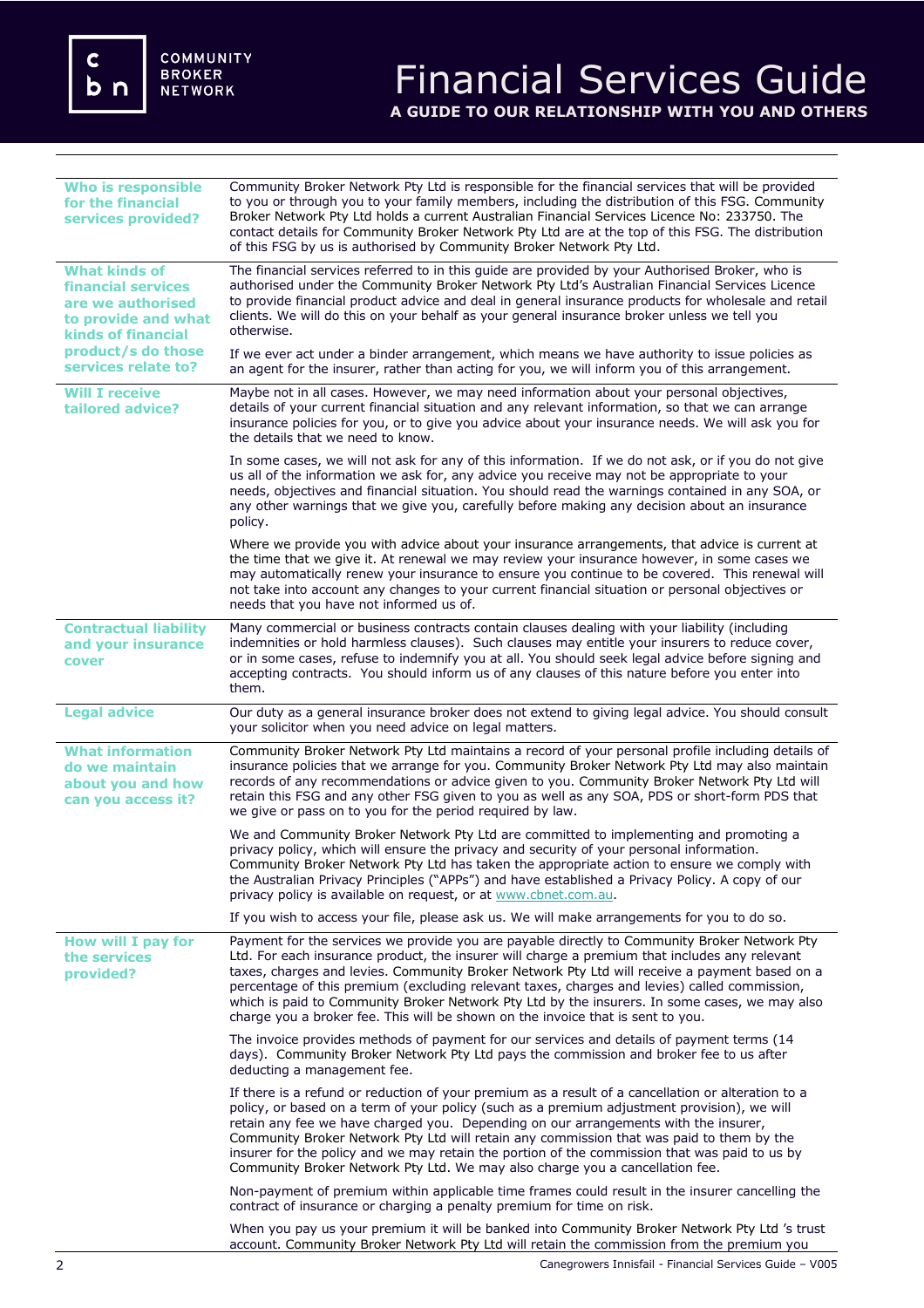**or other benefits calculated for providing the financial services?**

**Do we have any relationships or associations which might reasonably influence us?** 

## Financial Services Guide **A GUIDE TO OUR RELATIONSHIP WITH YOU AND OTHERS**

pay us and remit the balance to the insurer in accordance with Community Broker Network Pty Ltd's arrangements with the insurer. Community Broker Network Pty Ltd will earn interest on the premium while it is in their trust account or Community Broker Network Pty Ltd may invest the premium and earn a return. Community Broker Network Pty Ltd will retain any interest or return on investment earned on the premium.

If you require assistance from us with a claim which requires an unexpected and significant amount of time or expertise, we reserve the right to make an additional charge for it. Any charges will be agreed with you before we provide the services so you always know how much you will be required to pay.

**How are any commissions, fees**  The commission the Insurer pays to Community Broker Network Pty Ltd will be calculated based on the formula:

## **P X Y% = X.**

 $P =$  the amount you pay for any insurance policy (less any government fees or charges included in that amount). *Y*

*%* = the percentage commission paid to Community Broker Network Pty Ltd by the Insurer. *X* = Community Broker Network Pty Ltd's commission. Community Broker Network Pty Ltd's commission varies between 0 and 30%.

We may also charge you a broker fee in addition to commission when you enter into an insurance policy. The amount of the fee will depend on the complexity of the services we are providing. The amount of any broker fee charged will be shown on your invoice.

Community Broker Network Pty Ltd deducts a management fee of between 0% and 22.5% from the total commission and broker fee received and pays the remainder of the broker fee and commission to us.

Our employees that will assist you with your insurance needs will be paid a market salary and may also receive a performance bonus based on both the value and quality of the work they do for our clients.

Where a third party has referred you to us, we may share part of our fees/commission with them or pay an agreed referral rate. If we do, we will pay commissions to those people out of the commission and fees passed to us by Community Broker Network Pty Ltd (not in addition to those amounts), in the range of 0 to 50% of our commission or fees.

If we give you personal advice, we will inform you of any fees, commission or other payments we, our associates or anyone referring you to us (or us to any insurer) will receive in relation to the policies that are the subject of the advice.

See below for information on the Steadfast association and commission.

Community Broker Network Pty Ltd is a wholly owned subsidiary of Steadfast Group Limited, ABN 98 073 659 677.

### **Insurer Relationships**

Community Broker Network Pty Ltd sometimes enter into specific arrangements with a limited number of insurers where we receive fees or other remuneration for the development of insurance solutions or the growth of various insurance portfolios. The remuneration Community Broker Network Pty Ltd receives from these arrangements is variable and is determined by the profitability of the recommended insurance products. We will only recommend these products where they meet your needs and are in your best interests. Any such relationship is managed under our conflicts of interest policy.

We work closely with a range of insurers and underwriting agencies to arrange high quality benefits, competitive pricing and superior service levels for our clients. Wherever possible we will recommend that clients deal with insurers that are authorised under the Insurance Act 1973 (Cth) to carry on insurance business in Australia and are subject to oversight by the Australian Prudential Regulation Authority. We will warn you when we recommend an unauthorised foreign insurer.

Some insurers give other benefits such as sponsorship of annual conferences, training and invitations to social business functions. These benefits may change from year to year. The receipt of these benefits may be based upon the volume of business placed with the provider but may also be more of an ad hoc reward. Occasionally we may also receive small gifts and gratuities. It is Community Broker Network Pty Ltd's policy that gifts or gratuities may be accepted only if they are of an incidental nature. These amounts are not additional costs to you.

Despite the existence of any incentive, any decision to place business with such an Insurer will be based on the fact that this provides the best solution for you and not based on consideration of any incentive entitlement. Community Broker Network Pty Ltd may pass any incentive received on to us.

### **Steadfast Group Limited**

Community Broker Network Pty Ltd is a Steadfast Group Limited (**Steadfast**) Network Broker.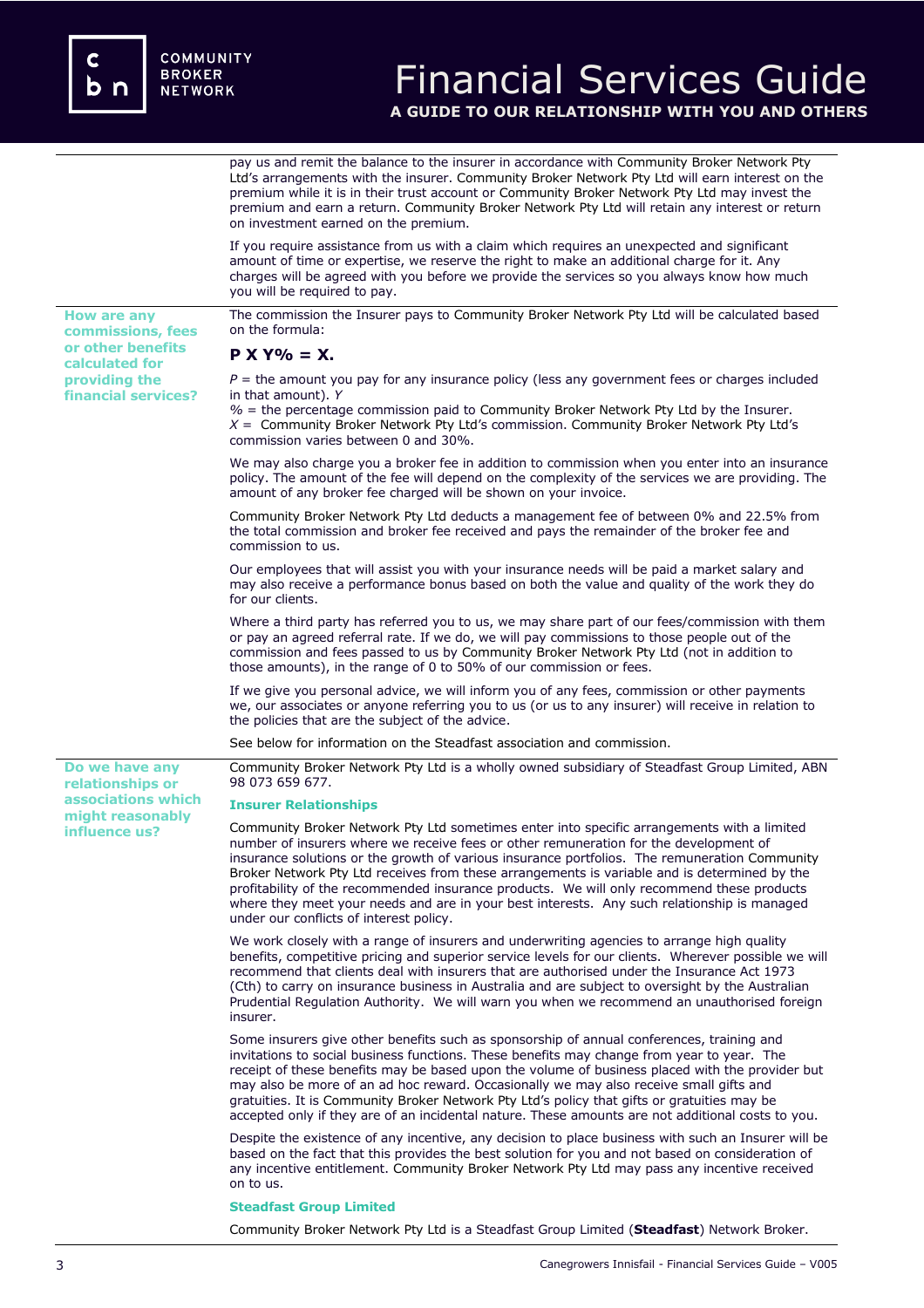c<br>b n

# Financial Services Guide **A GUIDE TO OUR RELATIONSHIP WITH YOU AND OTHERS**

|                                                                                  | As a Steadfast Network Broker, Community Broker Network Pty Ltd and our Authorised<br>Representatives have access to member services including model operating and compliance<br>tools, procedures, manuals and training, legal, technical, HR, contractual liability advice and<br>assistance, group insurance arrangements, product comparison and placement support,<br>claims support, group purchasing arrangements and broker support services. These services<br>are either funded by Steadfast, subsidised by Steadfast or available exclusively to Steadfast<br>Network Brokers for a fee. |
|----------------------------------------------------------------------------------|-----------------------------------------------------------------------------------------------------------------------------------------------------------------------------------------------------------------------------------------------------------------------------------------------------------------------------------------------------------------------------------------------------------------------------------------------------------------------------------------------------------------------------------------------------------------------------------------------------|
|                                                                                  | Steadfast has arrangements with some insurers and premium funders (Partners) under<br>which the Partners pay Steadfast commission of between $0.5 - 1.5\%$ for each product<br>arranged by us with those Partners or alternatively a fee to access strategic and<br>technological support and the Steadfast Broker Network. Steadfast is also a shareholder of<br>some Partners.                                                                                                                                                                                                                    |
|                                                                                  | Community Broker Network Pty Ltd may receive a proportion of any commission paid to<br>Steadfast by its Partners at the end of each financial year (or other agreed period).                                                                                                                                                                                                                                                                                                                                                                                                                        |
|                                                                                  | You can obtain a copy of Steadfast's FSG at www.steadfast.com.au.                                                                                                                                                                                                                                                                                                                                                                                                                                                                                                                                   |
| <b>The licensee and</b><br>premium funding<br>companies                          | If we arrange premium funding for you with a premium funder, we or Community Broker<br>Network Pty Ltd may be paid a commission by the premium funder. We may also charge you a<br>fee (or both). The commission that we are paid by the premium funder is usually calculated as a<br>percentage of your insurance premium (including government fees or changes). If you instruct us<br>to arrange premium funding for you, this is when we become entitled to the commission.                                                                                                                     |
|                                                                                  | Commission rates for premium funding are usually in the range of 0 to 4% of funded premium.<br>When we arrange premium funding for you, you can ask us what commission rate we are paid for<br>that funding arrangement compared to the other arrangements that were available to you. The<br>amount we are paid is set out in the premium funding contract. Some premium funders may pay<br>Community Broker Network Pty Ltd an administration and service fee for the distribution and<br>management of their products.                                                                           |
| What to do if you                                                                | We welcome your suggestions, compliments and complaints as an opportunity to improve our                                                                                                                                                                                                                                                                                                                                                                                                                                                                                                            |
| have a complaint?                                                                | service.                                                                                                                                                                                                                                                                                                                                                                                                                                                                                                                                                                                            |
|                                                                                  | If you have any complaints about the service provided to you, please give us the opportunity to<br>put things right by contacting your Authorised Broker about your complaint in the first instance.<br>We will do our best to resolve your complaint within 5 working days.                                                                                                                                                                                                                                                                                                                        |
|                                                                                  | If your complaint is not satisfactorily resolved within this time, please contact Community Broker<br>Network Pty Ltd's Complaints Officer:                                                                                                                                                                                                                                                                                                                                                                                                                                                         |
|                                                                                  | $T: (08)$ 9480 8950<br>E: compliance@cbnet.com.au<br>P: PO Box 1183, WEST PERTH WA 6872.<br>Please mark the envelope "Notice of Complaint".                                                                                                                                                                                                                                                                                                                                                                                                                                                         |
|                                                                                  | We will try and resolve your complaint quickly and fairly and no later than 30 days from receiving<br>the response.                                                                                                                                                                                                                                                                                                                                                                                                                                                                                 |
|                                                                                  | Community Broker Network Pty Ltd is a member of the Australian Financial Complaints Authority<br>(AFCA). If your complaint cannot be resolved to your satisfaction by us, you have the right to<br>refer the matter to AFCA. AFCA provides fair and independent financial services complaint<br>resolution that is free to customers. AFCA can be contacted at:                                                                                                                                                                                                                                     |
|                                                                                  | <b>W</b> : www.afca.org.au   $E$ : info@afca.org.au<br>P: 1800 931 678 (free call)<br>In writing to: Australian Financial Complaints Authority, GPO Box 3, Melbourne VIC 3001                                                                                                                                                                                                                                                                                                                                                                                                                       |
|                                                                                  | Community Broker Network Pty Ltd is a principal member of NIBA and as such the Community<br>Broker Network Pty Ltd's staff and Authorised Brokers have adopted the Insurance Brokers Code<br>of Practice.                                                                                                                                                                                                                                                                                                                                                                                           |
| <b>What arrangements</b><br>are in place to<br>compensate clients<br>for losses? | Community Broker Network Pty Ltd have a Professional Indemnity policy in place. The PI policy<br>covers Community Broker Network Pty Ltd employees, its contractors and its Authorised Brokers<br>for claims made against them by clients as a result of their conduct in the provision of financial<br>services.                                                                                                                                                                                                                                                                                   |
|                                                                                  | The PI policy will cover Community Broker Network Pty Ltd and us for claims relating to the<br>conduct of representatives who no longer work with us, in respect of the Financial Services<br>provided under the Community Broker Network Pty Ltd's Australian Financial Services Licence.                                                                                                                                                                                                                                                                                                          |
|                                                                                  | This policy satisfies the requirements for compensation arrangements under section 912B of the<br>Corporations Act.                                                                                                                                                                                                                                                                                                                                                                                                                                                                                 |
| <b>Any questions?</b>                                                            | If you have any further questions about the financial services we provide, please contact us.<br>Please retain this document for your reference and any future dealings with us and Community<br>Broker Network Pty Ltd.                                                                                                                                                                                                                                                                                                                                                                            |